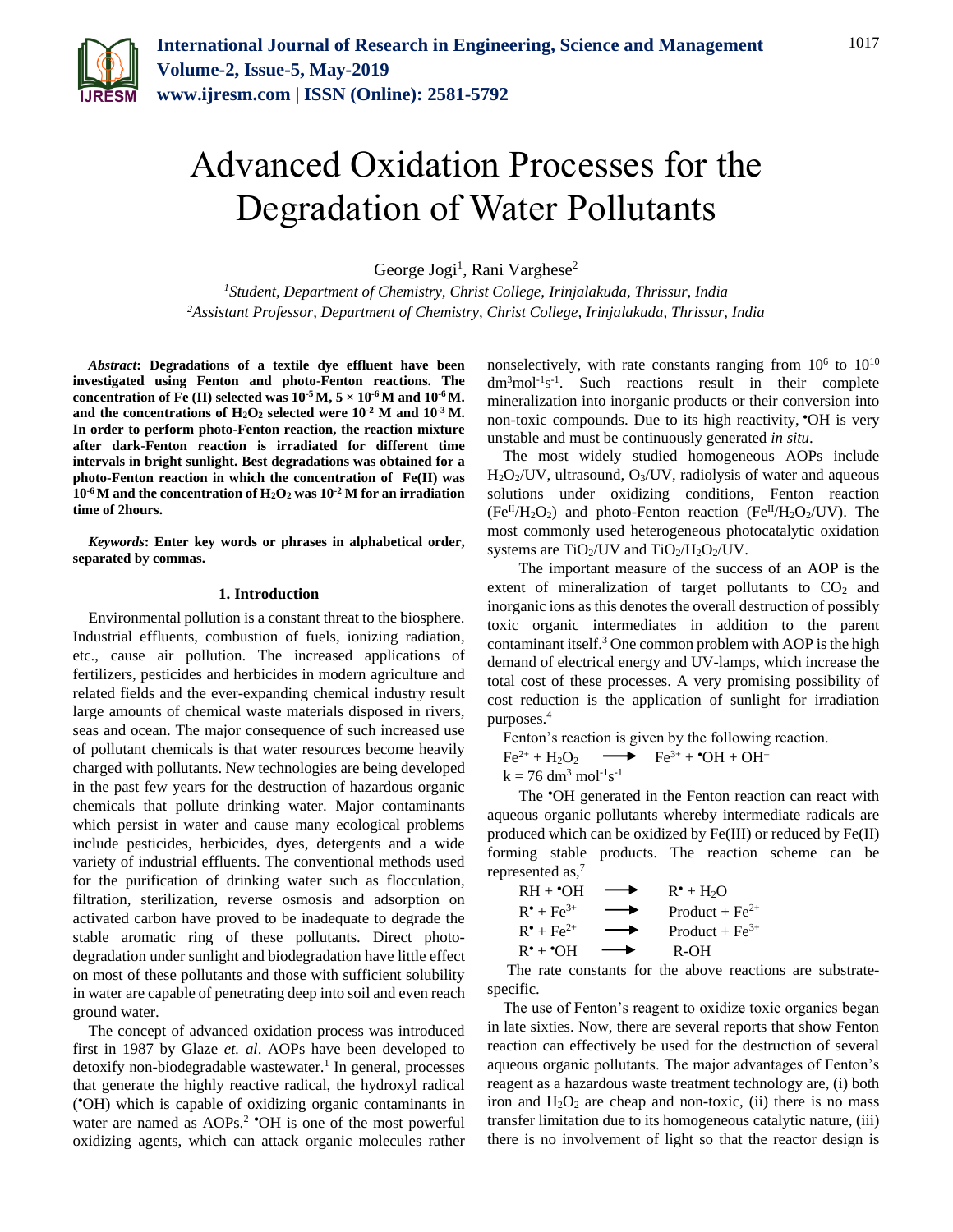

much easier than UV- light systems.

In Fenton reaction, Fe(III) ions get accumulated in the reaction medium and after all the Fe(II) ions are exhausted, the reaction practically stops. By irradiating the system with UV or UV-Visible light, the accumulated Fe(III) can be reduced to  $Fe(II)^8$  whereby the Fenton reaction can be made catalytic in iron.

$$
\text{Fe}^{3+} + \text{H}_2\text{O} \quad \xrightarrow{\quad h\nu \quad} \text{OH} + \text{Fe}^{2+} + \text{H}^+
$$

Thus the efficiency of dark-Fenton reaction can be increased in both ways, one by generating an additional **OH** in the above step and the other by recycling Fe(II). The major advantage of this process is its light sensitivity upto wavelengths of 600 nm, *i. e*., illuminations by visible light can be utilized which overcomes the common drawback of relatively high cost for UV-lamps and electrical energy compared to other AOPs.

Dyes are a large group of compounds almost exclusively organic in nature used for coloring of textiles, inks, food products etc. The basic raw materials of synthetic dyes are compounds, such as benzene, that are derived from the destructive distillation of coal. For this reason synthetic dyestuffs are often popularly known as coal-tar dyes. Of all the groups of dyes the azo dyes are the most generally useful and widely employed.

Dye house effluents contain large amounts of dyes. The strong color of discharged dyes even at very small concentrations has a huge impact on aquatic environment. Traditional water purification methods like adsorption on activated carbon, filtration, flocculation, ultrafiltration, reverse osmosis etc. can only transfer these pollutants from water thereby causing secondary pollution. In recent years AOPs have been found to be highly effective in the complete mineralization of dyes.

In the present work, a textile effluent has been selected as the target compound. Dyes are toxic and are relatively stable for long periods in the environment. Their persistence in natural water and even in ground water is detected which is indicated by the color imparted to water by them. So reliable technologies are to be developed for the successful destruction or detoxification of these pollutants. Advanced Oxidation Processes (AOPs) are becoming increasingly popular for the effective degradation of organic pollutants to nontoxic compounds. AOPs generate hydroxyl radical (\*OH) which can react nonselectively with almost all organic compounds at diffusion controlled rates. We have made use of two major AOPs –dark Fenton reaction and photo-Fenton reaction. The progress of the reactions was monitored using UV-Visible Spectrophotometry.

# **2. Materials and methods**

Commercially available high purity chemicals were used without further purification for the entire study. Ferrous sulfate and hydrogen peroxide (30% w/v) were obtained from E.

Merck India ltd., Mumbai. A textile dye has been selected as a target compound. Photochemical methods and dark-Fenton reaction were used in the entire study. All experiments were performed in distilled water. The samples were kept in dark before and after irradiations.

The dark-Fenton reaction was performed by adding required amounts of ferrous sulfate solution to a mixture of substrate and the required amount of  $H_2O_2$  with continuous stirring on a magnetic stirrer. All the solutions were kept in dark before and after irradiations. After 20 minutes the stirring is stopped, the mixture is neutralized with NaOH solution and the precipitated Fe(III) was removed by filtration. The filtrate was analyzed by UV-Visible spectrophotometry. Sunlight has been utilized for photo-irradiations. Irradiations with sunlight were carried out at the middle of bright sunny days (March/April at Irinjalakkuda, Kerala). Spectrophotometric measurements were carried out on a Perkin-Elmer UV-Visible spectrophotometer.

# **3. Results and Discussion**

## *A. Dark-Fenton Reaction*

In order to carry out Fenton reactions in the dark, 10 ml of the dye sample was used. The concentrations of  $H_2O_2$  selected were  $10^{-2}$  M and  $10^{-3}$  M. The reaction mixture, covered well with black paper was stirred on a magnetic stirrer. The concentration of Fe (II) selected was  $10^{-5}$  M,  $5 \times 10^{-6}$  M and 10<sup>-</sup>  $6$  M. It was added to the reaction mixture during stirring. The stirring is continued for 30 minutes and then analyzed by UV-Visible spectrophotometry.

The UV-Visible absorption spectrum of dye sample is shown in figure 1and the spectrum taken after Dark-Fenton reaction is shown in figure 2, 3, 4, 5, 6 and 7.







Fig. 2. The UV-Visible absorption spectrum of the dye after dark-Fenton reaction (The concentration of Fe  $(II)$  selected was  $10^{-5}$  M the concentration of  $H<sub>2</sub>O<sub>2</sub>$  selected was 10<sup>-2</sup> M).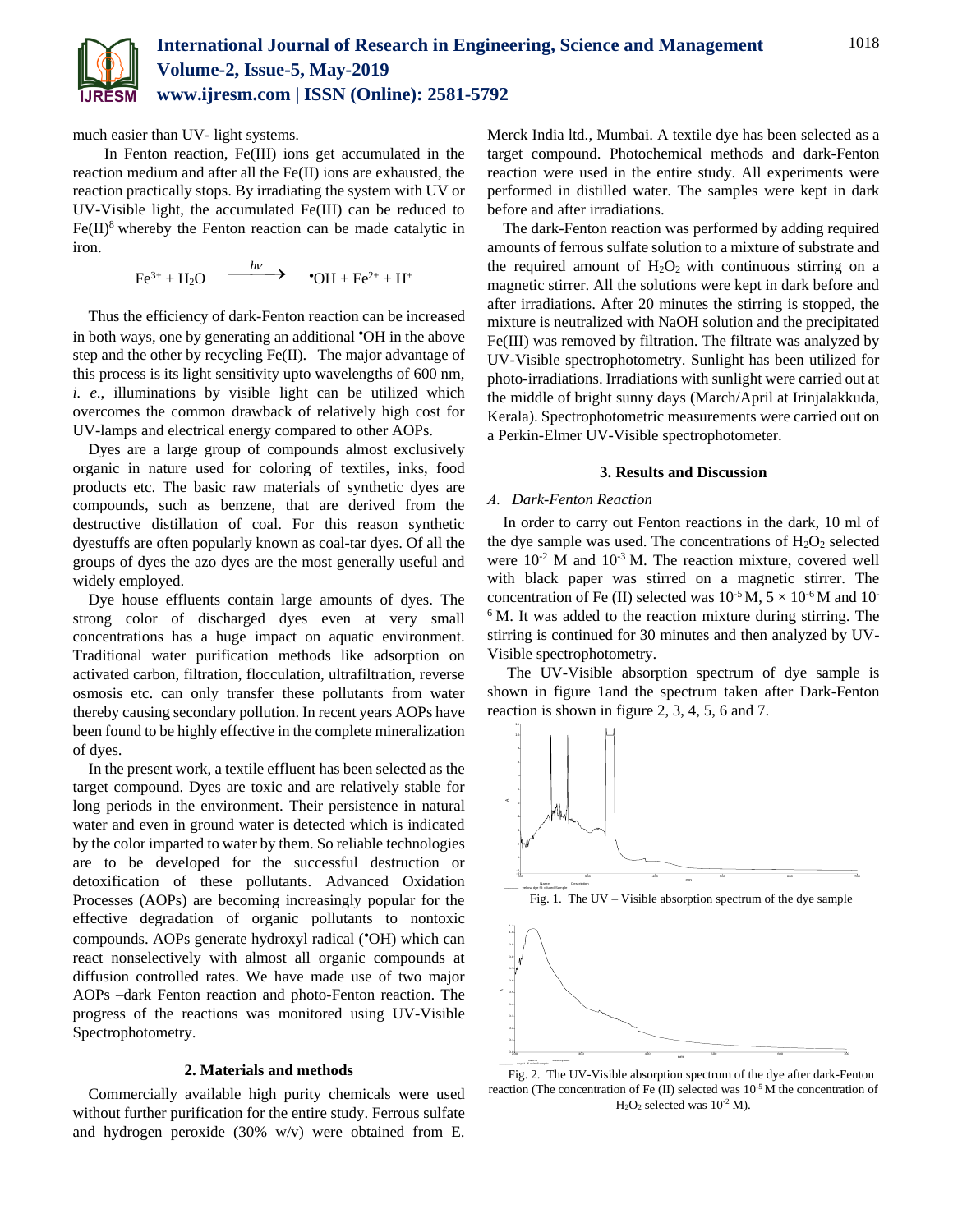



Fig. 3. The UV-Visible absorption spectrum of the dye after dark-Fenton reaction (The concentration of Fe  $(II)$  selected was 5 x  $10^{-6}$  M the concentration of  $H_2O_2$  selected was  $10^{-2}$  M).



Fig. 4. The UV-Visible absorption spectrum of dye after dark-Fenton reaction (The concentration of Fe (II) selected was 10<sup>-6</sup> M the concentration of  $H<sub>2</sub>O<sub>2</sub>$  selected was 10<sup>-2</sup> M).



Fig. 5. The UV-Visible absorption spectrum of dye after dark-Fenton reaction (The concentration of Fe (II) selected was 10<sup>-5</sup> M the concentration of  $H<sub>2</sub>O<sub>2</sub>$  selected was  $10<sup>-3</sup>M$ )



Fig. 6. The UV-Visible absorption spectrum of dye after dark-Fenton reaction (The concentration of Fe  $(II)$  selected was  $5 \times 10^{-6}$  M the concentration of  $H_2O_2$  selected was  $10^{-3}$  M)



Fig. 7.The UV-Visible absorption spectrum of dye after dark-Fenton reaction (The concentration of F e (II) selected was  $10^{-6}$  M and the concentration of  $H_2O_2$  selected was  $10^{-3}$  M)

It was observed that after dark-Fenton reaction the color of the reaction mixture has been decreased. From figure 1, it is evident that the color of it is due to the absorption peak at 340- 360 nm. Fig. 2 to 7 show that this peak has been disappeared. This shows that the dye has been started degrading.

The mechanism of Fenton reaction $9$  and the pathways through which it leads to the mineralization of the pollutant<sup>9</sup> are well documented. The most accepted mechanism is that the OH generated in the Fenton reaction can react with aqueous organic pollutants whereby intermediate radicals are produced which can be oxidized by Fe(III) or oxidized by Fe(II) forming stable products.<sup>10</sup> However an alternative interpretation of the Fenton reaction postulates the formation of a ferryl cation. Some reports assume that the initial  $Fe(II)$ -H<sub>2</sub>O<sub>2</sub> reaction is a two-electron process to yield  $\mathrm{Fe}^{\mathrm{IV}}\mathrm{OH}$  which in turn decomposes to Fe(III) and 'OH. In certain cases the ferryl radical decomposes rapidly but in the presence of suitable ligands around iron *e.g*. porphyrin rings, the Fe(IV) state might be stabilized sufficiently to become the primary oxidant which can oxidize organic compounds but in a way quite distinguishable from free 'OH.<sup>11</sup> In the present case, the formation of such a  $Fe<sup>IV</sup>$  state is highly improbable because there are no such ligands to stabilize the  $\text{Fe}^{\text{IV}}$  state. Therefore the attack of  $\text{O}H$ on the dye molecule is expected to be the major process. The so formed intermediates can be oxidized by Fe(III) or reduced by Fe(II) leading to the formation of various products.

## *B. Photo-Fenton Reaction*

In order to perform photo-Fenton reaction, the reaction mixture after dark-Fenton reaction is used. 7 ml of the solution is taken and irradiated for different time intervals in bright sunlight. Three different concentrations of Fe(II) were selected,  $10^{-5}$  M,  $5 \times 10^{-6}$  M and  $10^{-6}$  M and the concentrations of H<sub>2</sub>O<sub>2</sub> selected were  $10^{-2}$  M and  $10^{-3}$  M. The solutions are covered with black paper before and soon after irradiation. The irradiation times chosen are 5, 15, 30, 45, 60 , 75 and 120 minutes. The UV-Visible absorption spectra are taken and are shown in figures 8 to 13.



Fig. 8. The UV-Visible absorption spectrum of dye after photo-Fenton reaction for different times of irradiation. (The concentration of Fe(II) selected was  $10^{-5}$  M and the concentration of  $H_2O_2$  selected was  $10^{-2}$  M).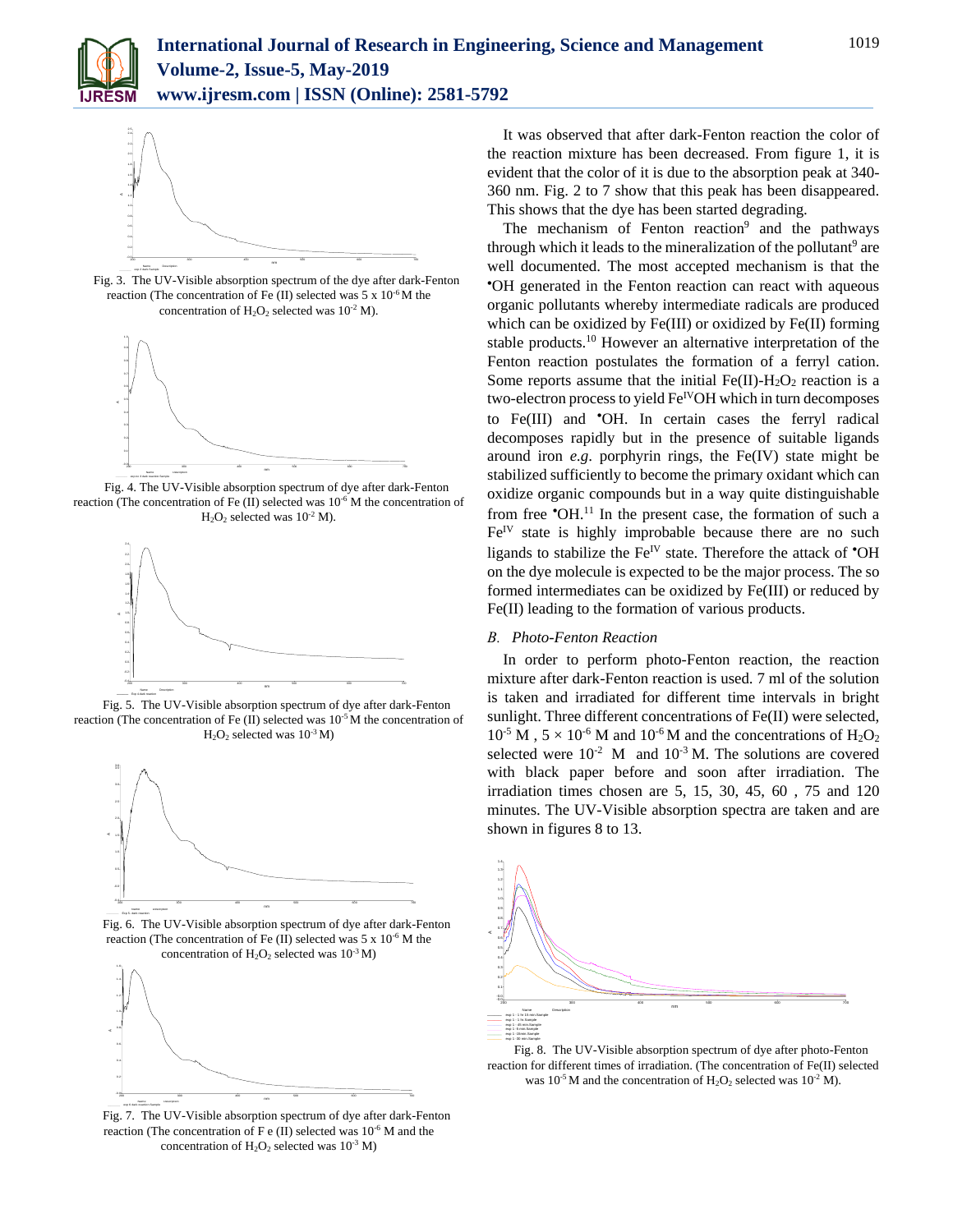



Fig. 9. UV-Visible absorption spectrum of dye after photo-Fenton reaction for different times of irradiation. (The concentration of Fe(II) selected was 5 x  $10^{-6}$  M and the concentration of H<sub>2</sub>O<sub>2</sub> selected was  $10^{-2}$  M)



Fig. 10. The UV-Visible absorption spectrum of dye after photo-Fenton reaction for different times of irradiation. (The concentration of FeII) selected was  $10^{-6}$  M and the concentration of  $H_2O_2$  selected was  $10^{-2}$  M)



Fig. 11. The UV-Visible absorption spectrum of dye after photo-Fenton reaction for different times of irradiation. (The concentration of FeII) selected was 10<sup>-5</sup>M and the concentration of  $H_2O_2$  selected was 10<sup>-3</sup>M)



Fig. 12. The UV-Visible absorption spectrum of dye after photo-Fenton reaction for different times of irradiation. (The concentration of FeII) selected was  $5 \times 10^{-6}$ M and the concentration of H<sub>2</sub>O<sub>2</sub> selected was 10<sup>-3</sup> M).



Fig. 13. UV-Visible absorption spectrum of dye after photo-Fenton reaction for different times of irradiation. (The concentration of Fe(II) selected was  $10^{-6}$ M and the concentration of  $H_2O_2$  selected was  $10^{-3}$  M).

Figures 8 to 13 show results of degradations after photo Fenton reactions.

It has been observed that in Fenton reaction, Fe(III) ions get accumulated in the reaction medium and after all the Fe(II) ions are exhausted, the reaction practically stops. By irradiating the system with UV or UV-Visible light, the accumulated Fe(III) can be reduced to  $Fe(II)^8$  whereby the Fenton reaction can be made catalytic in iron. Thus the efficiency of dark-Fenton reaction can be increased by recycling Fe(II). Photo-Fenton process gives optimum results at pH around 3 where almost 50% of the Fe(III) exists as Fe(OH)<sup>2+</sup> complex which is the major photoactive species that generates **OH** upon illumination.<sup>7</sup> Below this pH the concentration of  $Fe(OH)^{2+}$ declines and at higher pH the Fe(III) precipitates as oxyhydrates. The major advantage of this process is its light sensitivity upto wavelengths of 600 nm, *i. e*., illuminations by visible light can be utilized which overcomes the common drawback of relatively high cost for UV-lamps and electrical energy compared to other AOPs.

From figures it is evident that the dye has been started degrading. The most effective degradation was observed in the case of Fe(II)  $10^{-6}$ mol dm<sup>-3</sup> and H<sub>2</sub>O<sub>2</sub>  $10^{-2}$  moldm<sup>-3</sup> for 2 hrs irradiation. The most accepted mechanism for photo-Fenton reaction is that the  $\text{OH}$  generated from the Fe(OH)<sup>2+</sup> complex can react with aqueous organic pollutants whereby intermediate radicals are produced which can be oxidized by Fe(III) or oxidized by Fe(II) forming stable products. Reaction of 'OH can proceed by addition to double bonds having sufficient electron density or by hydrogen abstraction from alkyl or hydroxyl groups or by electron transfer. At this stage of illumination, the primary degradation products of the dye have started to degrade forming low molecular weight products.

### **4. Conclusion**

In this work, dye factory effluent was collected and its degradation was studied. Two different AOPs have been selected viz., Fenton reaction and photo-Fenton reaction. Experiments were performed for different times of irradiations with bright sunlight and for different concentrations of  $H_2O_2$ and Fe(II). It was observed that all the AOPs are highly effective in the degradation of the target compound. The most effective degradation was observed in the case of Fe(II)  $10^{-6}$ mol